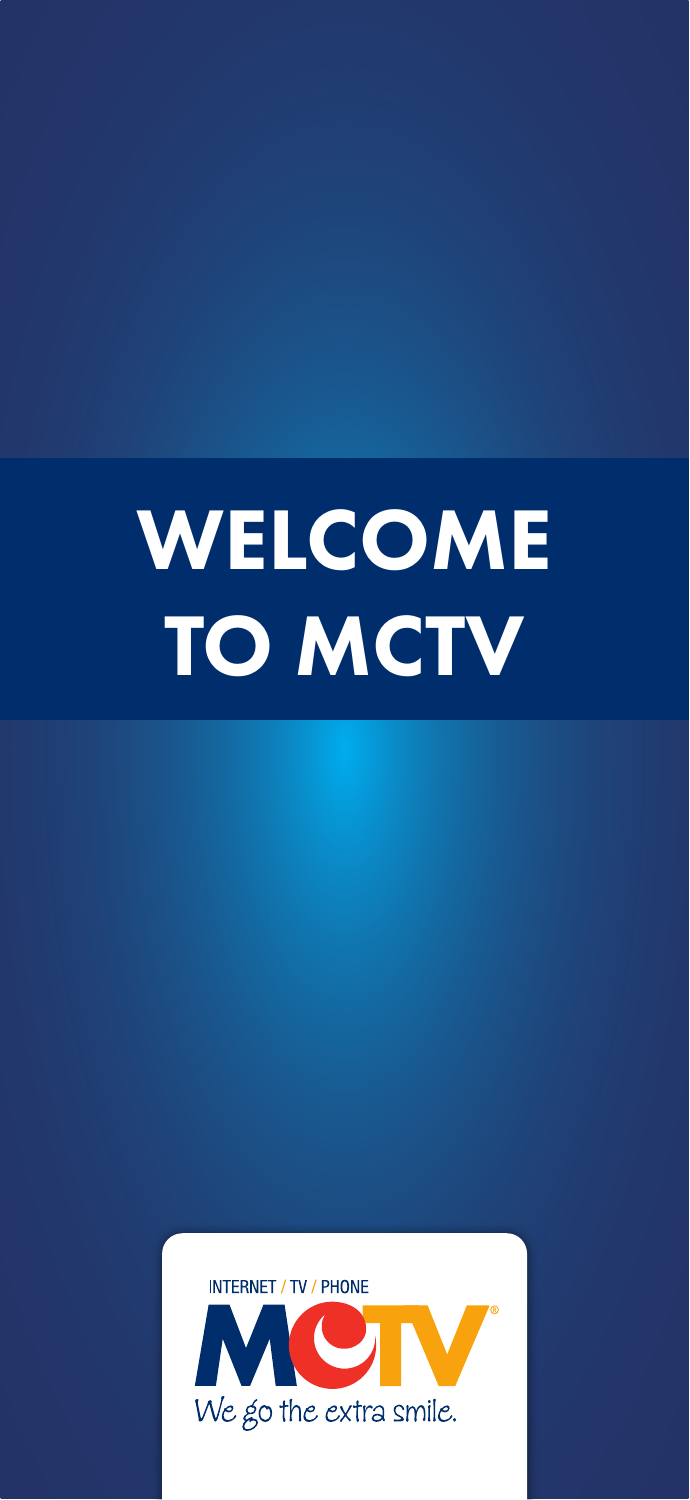# WELCOME TO MCTV!

Thank you for being a valued MCTV customer. We appreciate your business as your Internet and TV provider. MCTV goes the extra smile for our customers, for our communities and for each other. Serving more than 55,000 residential and business customers, MCTV adds exceptional service to high-tech communications.

# HOW WE BILL

You are billed for your monthly services in advance. Bills are sent out mid-month of each month and payments are due on the first of each month unless otherwise noted on your monthly statement. For example, you will receive a bill for April services in mid-March.

#### HOW TO PAY

MCTV accepts cash, check, money order and credit or debit cards including Visa, MasterCard and Discover.

We offer several payment options for your convenience:

- In Person. Pay in person at our office or a Belmont Savings branch.
- By mail. Pay with a check or money order. (MCTV is not responsible for cash payments sent via mail.)
- Online. Go to YourStatement.MCTVOhio.com to pay by check or credit card. There is a \$5 processing fee to pay by credit card.
- Over the phone. Pay with a check, credit card or debit card. Processing fees apply.

# HOME INTERNET\*

With MCTV Internet, you get reliability and service you deserve.

> 200 Mbps Download 100 Mbps Download 50 Mbps Download 25 Mbps Download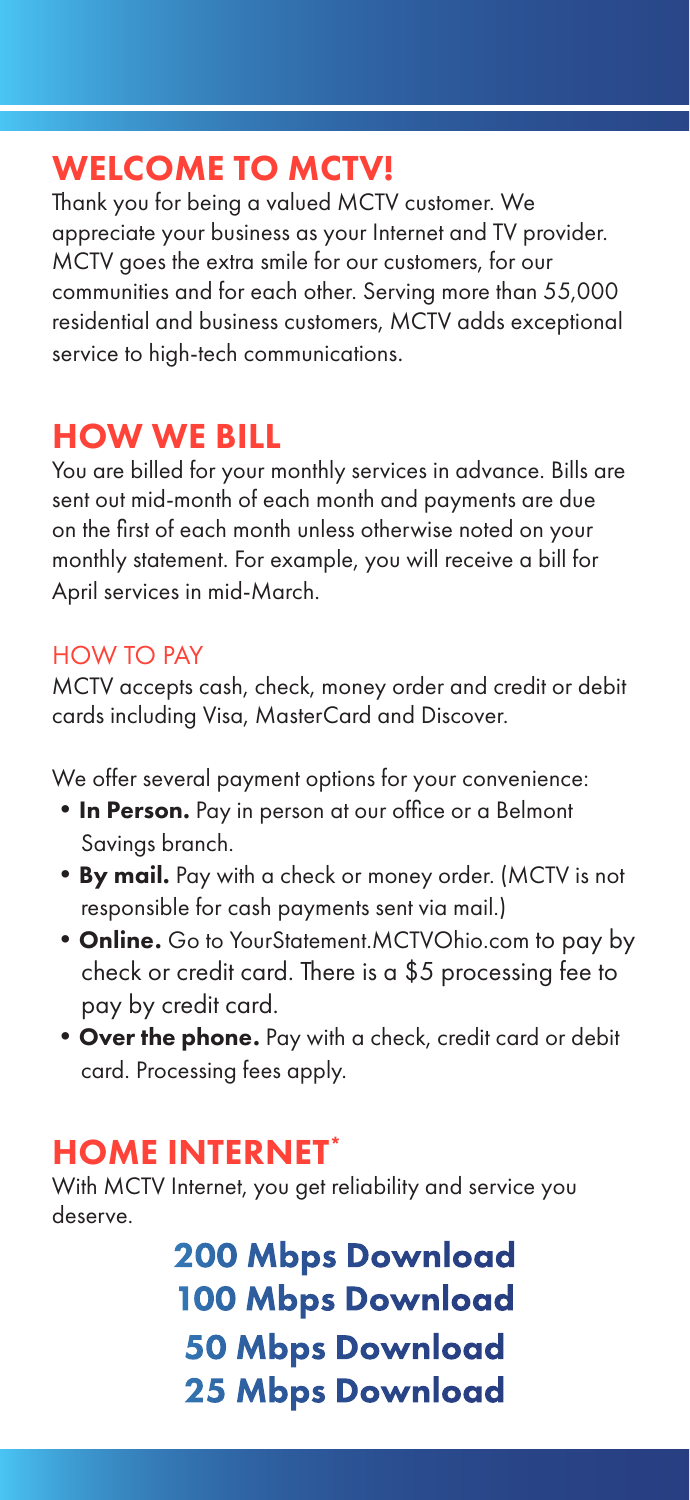#### WHOLE-HOME WIFI SERVICE\*

Get the most out of your High-Speed Internet service and take the frustration out of maintaining a wireless network with Whole-Home WiFi, Powered by Plume®.

Here are a few of the benefits of MCTV Whole-Home WiFi:

- Whole-home coverage
- Professional white glove installation
- Advanced security features
- You're in control of your WiFi with parental controls, guest access, ad blocking and more

# TV PACKAGES\*

Whether you're looking for a no-frills offer or want all the TV extras, we have a package that's right for you and your family. Create an account on watchTVeverywhere.com, FREE with an MCTV cable subscription, to enjoy your favorite shows anywhere and anytime.

#### LIFELINE

Includes the basic broadcast favorites such as ABC, NBC, FOX, PBS, CBS and more.

#### BASIC

Includes all Lifeline channels plus family favorites such as ESPN, Nickelodeon, Hallmark and HGTV. This robust channel lineup will entertain the whole family.

#### PREMIUMS

Experience the ultimate TV entertainment with our premium channel packaging. between HBO, Showtime, Cinemax and STARZ ENCORE or add them all!